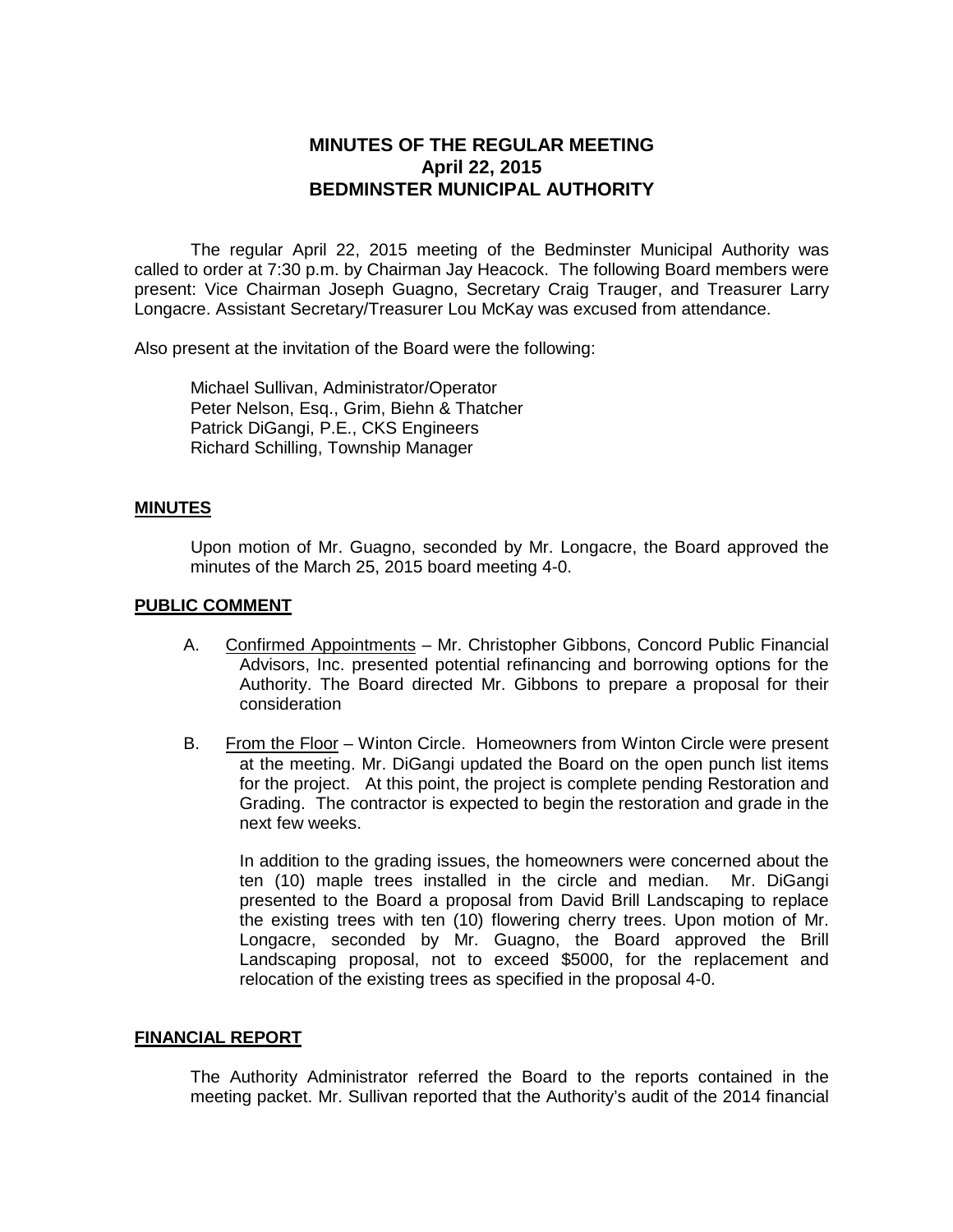statement is complete. The Board generally review the reports contained in the meeting packet.

A motion was made by Mr. Guagno, seconded by Mr. Trauger to approve the Financial Report which carried by a unanimous vote.

## **TREASURER'S REPORT**

- 1. Mr. Sullivan read the Treasurer's Report, dated April 22, 2015. A motion was made by Mr. Guagno, seconded by Mr. Trauger to approve the Treasurer's Report of - \$84,840.43 (Pennland Farms - \$18,674.21 Estates at Deep Run Creek \$8,130.39). The motion passed with a 4-0 vote.
- 2. A motion was made by Mr. Guagno, seconded by Mr. Trauger to approve the release in the amount of \$6,550.00 for 112/212 Dean Drive for the completion of restoration of the property. The motion passed with a 4-0 vote.

## **SOLICITOR'S REPORT**

#### **Authority Business**

Mr. Nelson referred the Board to his written report.

**Developments** – The Authority Solicitor briefly updated the Board on the Weis Market project and the two easement issues related to the project.

#### **ENGINEER'S REPORT**

#### **Authority Projects**

The Authority's Engineer generally reviewed the projects within the written engineering report.

**Chapter 94 Report –** The Chapter 94 report was filed by the March 31, 2015 deadline.

#### **Developments**

Mr. DiGangi reviewed his report with the Board.

**Piper Group - Bedminster Hunt West –** Mr. DiGangi met with the Piper Group regarding Bedminster Hunt West (Kulp Farm). The Piper Group is requesting a punchlist inspection of the development.

**Operations Report –** Mr. Sullivan noted that the permit levels for Ammonia were exceeded at the Deep Run WWTP as a result of the cold temperatures.